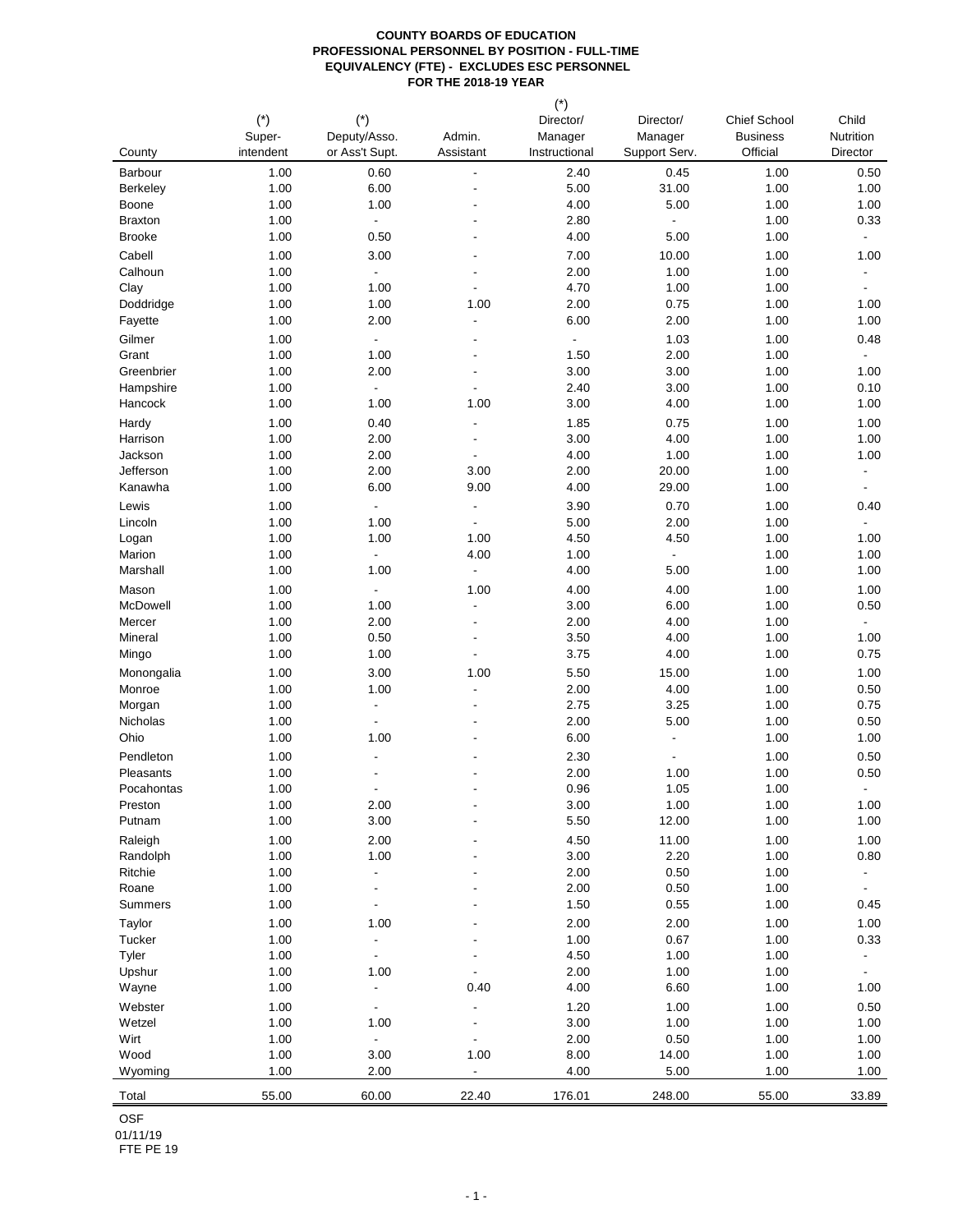|                        |                  |                    |                          |                          |                                  | $(\hbox{}^\star)$        | $(\hbox{}^\star)$        |
|------------------------|------------------|--------------------|--------------------------|--------------------------|----------------------------------|--------------------------|--------------------------|
|                        | Adult<br>Program | $(*)$<br>Principal | $(*)$<br>Principal       | $(*)$<br>Principal       | $(*)$<br>Principal               | Ass't<br>Principal       | Ass't<br>Principal       |
| County                 | Coordinator      | Elementary         | Middle/JH                | <b>High School</b>       | Combined                         | Elementary               | Middle/JH                |
| Barbour                | $\blacksquare$   | 2.65               | 2.00                     | 1.00                     | 1.00                             | $\blacksquare$           | 2.00                     |
| Berkeley               | 1.00             | 22.00              | 6.00                     | 5.00                     | $\blacksquare$                   | 14.00                    | 9.00                     |
| Boone                  | $\frac{1}{2}$    | 7.00               | 2.00                     | 3.00                     | ÷,                               | $\frac{1}{2}$            | 2.50                     |
| <b>Braxton</b>         | ÷,               | 6.00               | 1.00                     | 1.00                     | $\overline{\phantom{a}}$         | $\blacksquare$           | 0.50                     |
| <b>Brooke</b>          |                  | 4.00               | 1.00                     | 2.00                     | ÷,                               | 2.00                     | 2.00                     |
| Cabell                 |                  | 18.00              | 4.00                     | 3.00                     | $\overline{\phantom{a}}$         | 6.00                     | 8.00                     |
| Calhoun                |                  | 2.00               | $\overline{\phantom{a}}$ | 1.00                     | 1.00                             | $\blacksquare$           | $\blacksquare$           |
| Clay                   |                  | 1.30               | 1.00                     | 1.00                     | $\overline{\phantom{a}}$         | 0.10                     | 0.10                     |
| Doddridge              |                  | 1.00               | 1.00                     | 1.00                     | $\overline{\phantom{a}}$         | 1.00                     | 1.00                     |
| Fayette                |                  | 10.00              | 1.00                     | 5.00                     | $\overline{\phantom{a}}$         | 2.00                     | 2.00                     |
| Gilmer                 |                  | 1.00               | $\overline{\phantom{a}}$ | $\overline{\phantom{a}}$ | 1.00                             | 1.00                     | $\overline{\phantom{a}}$ |
| Grant                  |                  | 2.00               | $\blacksquare$           | 2.00                     | 1.00                             | 1.00                     | 1.00                     |
| Greenbrier             |                  | 9.00               | 2.00                     | 2.00                     | $\blacksquare$                   | 1.60                     | 3.00                     |
| Hampshire              |                  | 5.00               | 2.00                     | 1.00                     | $\overline{a}$                   | $\overline{\phantom{a}}$ | 1.00                     |
| Hancock                |                  | 3.00               | 2.00                     | 2.00                     | ÷,                               | 4.00                     | 3.00                     |
| Hardy                  |                  | 2.00               | 2.00                     | 2.00                     | ٠                                | 0.50                     | 2.00                     |
| Harrison               |                  | 13.00              | 5.00                     | 7.00                     | ÷,                               | 4.00                     | 4.00                     |
| Jackson                |                  | 8.00               | 2.00                     | 3.00                     | $\overline{\phantom{a}}$         | 1.00                     | 3.00                     |
| Jefferson              |                  | 10.00              | 4.00                     | 2.00                     | $\overline{a}$                   | 4.00                     | 7.00                     |
| Kanawha                |                  | 42.00              | 13.00                    | 14.00                    | 1.00                             | 6.00                     | 15.00                    |
| Lewis                  |                  | 4.00               | 1.00                     | 1.00                     | 0.50                             | 1.00                     | 2.00                     |
| Lincoln                |                  | 3.00               | 1.00                     | 1.00                     | 3.00                             | 1.00                     | 1.00                     |
| Logan                  |                  | 11.00              | 3.00                     | 4.00                     | $\blacksquare$                   | 2.00                     | 5.00                     |
| Marion                 |                  | 12.00              | 4.00                     | 5.00                     | $\overline{\phantom{a}}$         | 4.00                     | 5.00                     |
| Marshall               |                  | 8.00               | 2.00                     | 2.00                     | 1.00                             | ÷.                       | 1.00                     |
| Mason                  |                  | 7.00               | $\blacksquare$           | 4.00                     | 1.00                             | 2.60                     | $\blacksquare$           |
| McDowell               | $\overline{a}$   | 6.00               | 3.00                     | 3.00                     | $\blacksquare$                   | $\overline{\phantom{a}}$ | 2.00                     |
| Mercer                 | 1.00             | 17.00              | 3.00                     | 4.00                     | 2.00                             | $\overline{\phantom{a}}$ | 6.00                     |
| Mineral                | $\overline{a}$   | 8.00               | 2.00                     | 3.00                     | 1.00                             | 1.00                     | 2.00                     |
| Mingo                  | ٠                | 1.00               | $\overline{\phantom{a}}$ | 2.50                     | 6.00                             | $\blacksquare$           | $\overline{\phantom{a}}$ |
| Monongalia             |                  | 10.00              | 4.00                     | 3.50                     | 1.00                             | 9.00                     | 5.00                     |
| Monroe                 |                  | 2.00               | 1.00                     | 1.00                     | $\blacksquare$                   | 1.00                     | $\overline{\phantom{a}}$ |
| Morgan<br>Nicholas     |                  | 3.00<br>8.50       | 1.00<br>3.00             | 1.00<br>3.00             | 1.00<br>1.00                     | 2.00<br>۰                | 1.00<br>$\blacksquare$   |
| Ohio                   |                  | 7.00               | 4.00                     | 1.00                     | $\overline{\phantom{a}}$         | ٠                        | 3.00                     |
|                        |                  |                    |                          |                          |                                  |                          |                          |
| Pendleton<br>Pleasants |                  | 3.00<br>2.00       | $\blacksquare$<br>1.00   | 1.00<br>2.00             | ٠                                |                          | $\blacksquare$<br>1.00   |
| Pocahontas             |                  | 1.50               | 1.00                     | 1.00                     | $\overline{\phantom{a}}$<br>1.00 |                          | $\blacksquare$           |
| Preston                | $\overline{a}$   | 2.00               | 1.00                     | 1.00                     | 6.00                             | ÷.                       | 1.00                     |
| Putnam                 |                  | 13.00              | 4.00                     | 4.50                     | $\blacksquare$                   | 2.00                     | 2.50                     |
| Raleigh                |                  | 17.00              | 5.00                     | 4.50                     | $\blacksquare$                   | 5.00                     | 7.00                     |
| Randolph               |                  | 7.00               | 1.00                     | 3.00                     | 1.50                             | $\blacksquare$           | 3.00                     |
| Ritchie                |                  | 3.00               | 1.00                     | 1.00                     | $\overline{\phantom{a}}$         | $\overline{\phantom{a}}$ | 1.00                     |
| Roane                  |                  | 2.00               | 2.00                     | 1.00                     | $\overline{\phantom{a}}$         | 1.00                     | 1.00                     |
| Summers                |                  | 1.50               | $\blacksquare$           | $\blacksquare$           | $\overline{\phantom{a}}$         | 2.00                     | 1.00                     |
| Taylor                 |                  | 3.00               | 1.00                     | 1.00                     | $\overline{\phantom{a}}$         | 1.00                     | 2.00                     |
| Tucker                 |                  | $\blacksquare$     | $\blacksquare$           | 1.00                     | 2.00                             | $\overline{\phantom{a}}$ | $\blacksquare$           |
| Tyler                  |                  | 2.00               | 1.00                     | 1.00                     | $\blacksquare$                   | $\overline{\phantom{a}}$ | $\blacksquare$           |
| Upshur                 |                  | 7.00               | 1.00                     | 2.00                     | $\blacksquare$                   | 1.00                     | 1.50                     |
| Wayne                  |                  | 9.00               | 4.00                     | 3.00                     | 2.00                             | 4.00                     | 1.00                     |
| Webster                |                  | 2.50               | $\overline{\phantom{a}}$ | 1.00                     | $\overline{\phantom{a}}$         | $\omega$                 |                          |
| Wetzel                 |                  | 4.00               | $\blacksquare$           | 4.00                     | $\overline{a}$                   | 3.00                     | $\overline{\phantom{a}}$ |
| Wirt                   |                  | 1.00               | 1.00                     | 1.00                     |                                  | 1.00                     | $\overline{\phantom{a}}$ |
| Wood                   |                  | 19.00              | 5.00                     | 3.00                     | ٠                                | 8.00                     | 6.00                     |
| Wyoming                | $\blacksquare$   | 8.00               | 3.00                     | 3.00                     | $\overline{\phantom{a}}$         | $\overline{\phantom{a}}$ | $\sim$                   |
| Total                  | 2.00             | 383.95             | 115.00                   | 136.00                   | 35.00                            | 99.80                    | 127.10                   |

OSF

01/11/19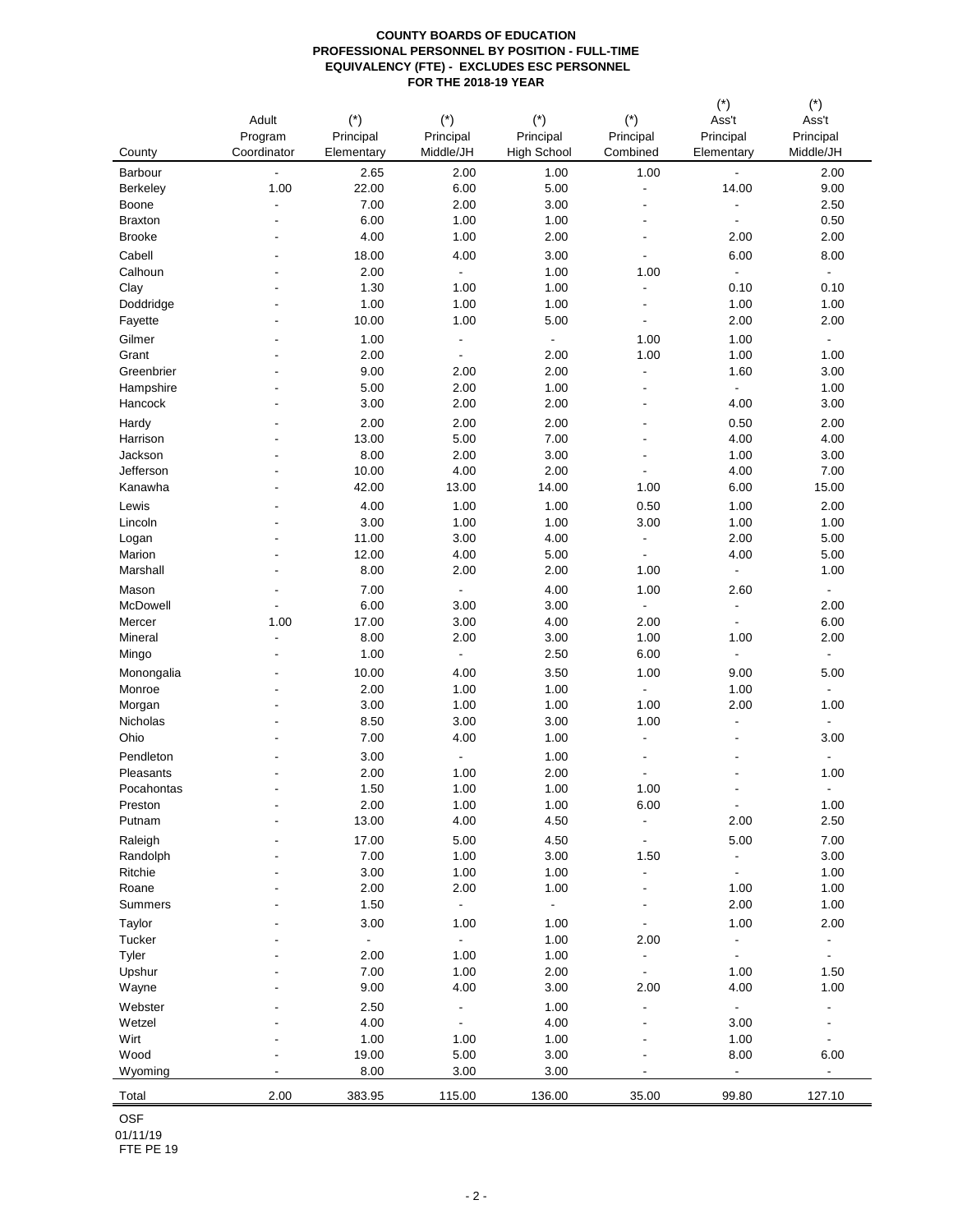|                        | $(\dot{\phantom{a}})$    | $(\dot{\phantom{a}})$                      |                                 |                                  |               |              |                 |
|------------------------|--------------------------|--------------------------------------------|---------------------------------|----------------------------------|---------------|--------------|-----------------|
|                        | Ass't                    | Ass't                                      | $(*)$                           | (# )                             | (# )          | (# )         | (# )            |
|                        | Principal                | Principal                                  | Curriculum                      | Head                             | Teacher       | Teacher      | Teacher         |
| County                 | High School              | Combined                                   | Specialist                      | Teacher                          | Pre-K         | Kindergarten | Elementary      |
| Barbour                | 2.00                     | $\overline{a}$                             | 0.55                            | 1.35                             | 6.50          | 9.00         | 47.30           |
| Berkeley               | 17.00                    | $\overline{a}$                             | 15.00                           | $\blacksquare$                   | 17.00         | 65.00        | 410.30          |
| Boone                  | 3.50                     |                                            | $\blacksquare$                  | $\overline{\phantom{a}}$         | 10.00         | 14.00        | 92.00           |
| <b>Braxton</b>         | 1.50                     |                                            | 0.42                            | $\overline{\phantom{a}}$         | 8.81          | 5.50         | 53.00           |
| <b>Brooke</b>          | 3.50                     |                                            | $\overline{a}$                  | $\overline{a}$                   | 6.00          | 8.00         | 41.00           |
| Cabell                 | 11.00                    |                                            | 10.00                           | 1.00                             | 14.00         | 53.00        | 278.33          |
| Calhoun                | 1.00                     | 2.00                                       | $\overline{a}$                  | $\blacksquare$                   | 2.00          | 4.00         | 24.00           |
| Clay                   | 0.10                     | $\overline{\phantom{a}}$                   | $\overline{a}$                  | $\overline{a}$                   | 4.00          | 6.00         | 49.60           |
| Doddridge              | 1.00                     | $\overline{\phantom{a}}$                   | ÷.                              | $\overline{\phantom{a}}$         | 3.25          | 3.00         | 21.00           |
| Fayette                | 5.00                     | $\overline{a}$                             | 13.00                           | ÷,                               | 10.00         | 22.00        | 147.70          |
| Gilmer                 | $\overline{\phantom{a}}$ | 1.00                                       | 2.00                            | ÷,                               | 3.00          | 2.00         | 20.00           |
| Grant                  | $\blacksquare$           | 1.00                                       | 0.50                            | $\overline{\phantom{a}}$         | 4.00          | 5.00         | 38.00           |
| Greenbrier             | 4.00                     | $\overline{\phantom{a}}$                   | 2.00                            |                                  | 19.00         | 18.00        | 111.00          |
| Hampshire              | 2.00                     | ÷,                                         | $\blacksquare$                  |                                  | 7.00          | 10.00        | 69.70           |
| Hancock                | 4.00                     |                                            |                                 | 1.00                             | 12.00         | 13.00        | 62.00           |
| Hardy                  | 1.50                     |                                            | ٠                               | 0.50                             | 5.50          | 8.00         | 43.75           |
| Harrison               | 9.50                     | 1.00                                       | 13.00                           | $\blacksquare$                   | 23.00         | 37.00        | 213.81          |
| Jackson                | 4.00                     | $\overline{\phantom{a}}$                   | $\overline{a}$                  | $\overline{\phantom{a}}$         | 10.00         | 17.00        | 94.80           |
| Jefferson              | 7.00                     |                                            | 6.00                            | $\overline{\phantom{a}}$         | 5.00          | 23.00        | 197.00          |
| Kanawha                | 19.00                    | 1.00                                       | 14.00                           | $\overline{\phantom{a}}$         | 23.50         | 103.00       | 642.30          |
| Lewis                  | 2.00                     | $\blacksquare$                             | $\frac{1}{2}$                   | ÷,                               | 8.00          | 9.00         | 49.00           |
| Lincoln                | 2.00                     | 3.00                                       |                                 | ÷,                               | 11.00         | 14.00        | 80.00           |
| Logan                  | 5.00                     | $\overline{\phantom{a}}$                   | 1.00                            |                                  | 14.00         | 20.00        | 95.00           |
| Marion                 | 6.00                     |                                            | 10.00                           | ٠                                | 12.00         | 31.00        | 189.00          |
| Marshall               | 4.00                     | $\overline{\phantom{a}}$                   | $\blacksquare$                  | $\overline{\phantom{a}}$         | 12.00         | 21.00        | 105.00          |
| Mason                  | 4.40                     | 1.00                                       | $\overline{\phantom{a}}$        | ٠                                | 13.00         | 16.00        | 111.75          |
| McDowell               | 2.00                     | $\blacksquare$                             | 1.00                            | ٠                                | 5.00          | 10.00        | 81.00           |
| Mercer                 | 9.00                     | 2.00                                       | 8.00                            | $\overline{\phantom{a}}$         | 21.00         | 36.00        | 191.50          |
| Mineral                | 2.00                     | $\blacksquare$                             | $\blacksquare$                  | $\overline{\phantom{a}}$         | 19.00         | 16.00        | 75.50           |
| Mingo                  | 3.00                     | 6.00                                       | 1.00                            | $\overline{\phantom{a}}$         | 12.00         | 17.00        | 93.00           |
|                        | 8.00                     | $\overline{\phantom{a}}$                   | 11.50                           | $\overline{\phantom{a}}$         | 42.00         | 38.00        | 247.10          |
| Monongalia<br>Monroe   | 1.00                     | $\overline{\phantom{a}}$                   | $\overline{a}$                  |                                  | 8.00          | 6.00         | 39.50           |
|                        | 0.75                     | 0.80                                       |                                 | 1.00                             | 2.00          | 8.00         | 47.80           |
| Morgan<br>Nicholas     | 1.50                     | $\overline{a}$                             | 1.50                            | $\overline{\phantom{a}}$         | 7.00          | 12.00        | 103.50          |
| Ohio                   | 5.00                     | ÷,                                         | $\blacksquare$                  | $\overline{\phantom{a}}$         | 5.00          | 26.00        | 108.50          |
|                        |                          |                                            |                                 |                                  |               |              |                 |
| Pendleton<br>Pleasants | $\blacksquare$           | 1.00<br>$\overline{a}$                     | ٠                               | 1.00<br>$\overline{\phantom{a}}$ | 5.00<br>4.00  | 4.00<br>4.00 | 31.50<br>19.60  |
| Pocahontas             | 2.00<br>1.00             | $\overline{\phantom{a}}$                   | ٠                               | $\blacksquare$                   | 3.00          | 4.00         | 28.00           |
| Preston                | 3.00                     | 2.00                                       | $\overline{\phantom{a}}$        | 3.00                             | 10.79         | 18.00        | 90.50           |
| Putnam                 | 5.00                     | $\blacksquare$                             | 4.00                            | $\overline{\phantom{a}}$         | 15.00         | 35.00        | 194.50          |
|                        |                          |                                            |                                 |                                  |               |              |                 |
| Raleigh                | 7.00<br>2.00             | ÷,                                         | 15.00<br>1.00                   | $\overline{\phantom{a}}$         | 34.00<br>9.00 | 42.00        | 254.00          |
| Randolph<br>Ritchie    | 1.00                     |                                            | ÷,                              |                                  | 5.00          | 14.00        | 102.00<br>25.00 |
| Roane                  | 1.00                     | $\overline{\phantom{a}}$                   | 2.00                            | ٠                                | 5.00          | 5.00<br>7.00 | 45.50           |
| <b>Summers</b>         | 2.00                     |                                            | $\blacksquare$                  |                                  | 3.00          | 8.00         | 34.50           |
|                        |                          |                                            |                                 |                                  |               |              |                 |
| Taylor<br>Tucker       | 2.00                     |                                            | 3.00                            |                                  | 5.00          | 10.00        | 40.00           |
|                        | 1.00                     | 1.00                                       | $\frac{1}{2}$<br>$\overline{a}$ |                                  | 4.00          | 4.00         | 19.50           |
| Tyler<br>Upshur        | 1.00                     | $\overline{\phantom{a}}$<br>$\blacksquare$ | 1.00                            |                                  | 5.00          | 5.00         | 28.00<br>84.55  |
|                        | 3.00                     |                                            | 8.00                            |                                  | 7.00          | 13.00        |                 |
| Wayne                  | 6.00                     | 2.00                                       |                                 |                                  | 5.20          | 27.00        | 142.50          |
| Webster                | 1.00                     | $\overline{a}$                             | 1.00                            |                                  | 4.80          | 5.00         | 39.00           |
| Wetzel                 | 1.00                     |                                            | $\overline{a}$                  |                                  | 7.20          | 11.00        | 99.70           |
| Wirt                   | 1.00                     |                                            |                                 |                                  | 4.00          | 3.00         | 20.89           |
| Wood                   | 10.00                    |                                            | 7.00                            |                                  | 39.00         | 47.00        | 316.00          |
| Wyoming                | 3.00                     |                                            | 1.00                            |                                  | 12.00         | 13.00        | 110.00          |
| Total                  | 205.25                   | 24.80                                      | 153.47                          | 8.85                             | 571.55        | 984.50       | 5,998.98        |

OSF

01/11/19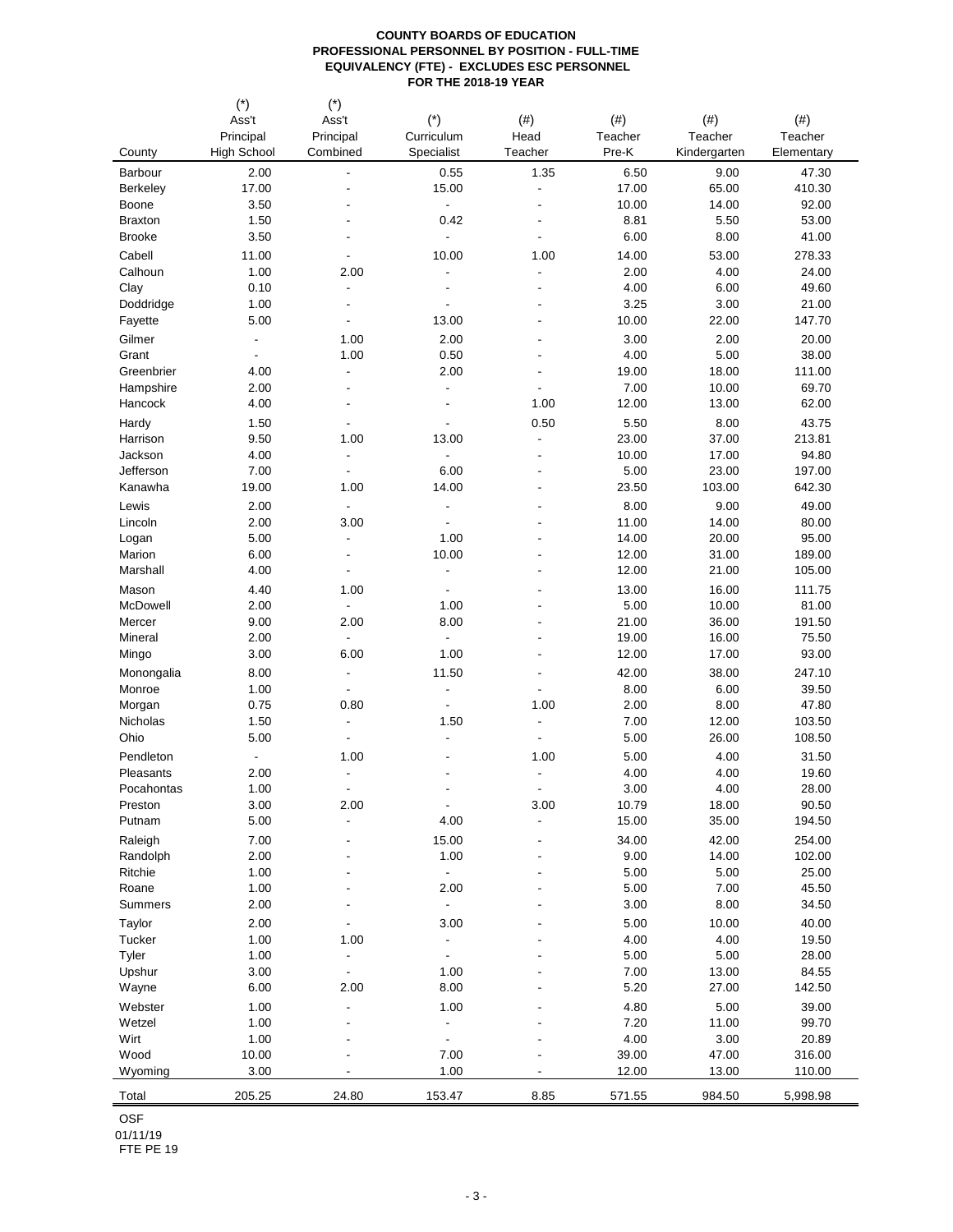|                      | (# )                     | (# )               | (# )           | $(\#)$                   | (# )<br>Speech           | $(\#)$<br>Teacher | $(\#)$<br><b>JROTC</b>   |
|----------------------|--------------------------|--------------------|----------------|--------------------------|--------------------------|-------------------|--------------------------|
|                      | Teacher                  | Teacher            | Teacher        | Teacher                  | Language                 | Vocational        | Instructor               |
| County               | Middle/JH                | <b>High School</b> | Special Ed.    | Homebound                | Pathologist              | $(K-12)$          | Middle/JH                |
| Barbour              | 36.56                    | 26.50              | 28.15          | $\overline{\phantom{0}}$ | 2.50                     | 7.00              |                          |
| <b>Berkeley</b>      | 230.75                   | 252.95             | 281.10         | $\overline{\phantom{0}}$ | 34.00                    | 52.50             |                          |
| Boone                | 37.00                    | 62.50              | 58.50          | 1.00                     | 5.00                     | 11.94             |                          |
| <b>Braxton</b>       | 20.50                    | 23.50              | 19.50          |                          |                          | 7.00              |                          |
| <b>Brooke</b>        | 45.00                    | 41.00              | 31.00          | $\overline{a}$           | 10.00                    | 18.00             |                          |
| Cabell               | 175.50                   | 170.10             | 135.00         | 0.60                     | 26.00                    | 26.00             |                          |
| Calhoun              | 16.00                    | 15.00              | 10.00          | $\overline{\phantom{0}}$ | $\blacksquare$           | 13.00             |                          |
| Clay                 | 20.90                    | 22.90              | 15.00          | ÷,                       | 1.60                     | 7.00              |                          |
| Doddridge<br>Fayette | 21.00<br>50.30           | 22.00<br>120.00    | 16.25<br>76.00 | $\overline{a}$           | 2.00<br>5.50             | 6.25<br>29.00     |                          |
|                      |                          |                    |                |                          | $\overline{a}$           |                   |                          |
| Gilmer<br>Grant      | 5.00<br>10.00            | 16.00<br>30.00     | 9.00<br>14.50  |                          | 2.00                     | 3.00<br>13.00     |                          |
| Greenbrier           | 53.80                    | 58.50              | 50.60          |                          | 5.50                     | 19.00             |                          |
| Hampshire            | 32.70                    | 39.33              | 39.00          |                          | 2.00                     | 13.00             |                          |
| Hancock              | 62.00                    | 58.00              | 55.00          |                          | 9.00                     | 17.00             |                          |
| Hardy                | 29.81                    | 32.44              | 16.00          |                          | 3.00                     | 10.00             |                          |
| Harrison             | 137.50                   | 154.46             | 133.00         | $\blacksquare$           | 24.00                    | 42.75             |                          |
| Jackson              | 52.80                    | 63.40              | 47.50          | 1.00                     | 10.50                    | 25.50             |                          |
| Jefferson            | 120.50                   | 120.50             | 88.00          | 1.00                     | 3.00                     | 25.00             |                          |
| Kanawha              | 339.50                   | 387.50             | 331.50         | 8.00                     | 54.00                    | 37.00             |                          |
| Lewis                | 36.00                    | 31.00              | 29.50          | $\blacksquare$           | 2.00                     | 8.00              |                          |
| Lincoln              | 53.00                    | 36.00              | 45.00          | 1.00                     | 9.00                     | 9.00              |                          |
| Logan                | 92.50                    | 93.50              | 51.50          |                          | 4.00                     | 15.00             |                          |
| Marion               | 119.00                   | 111.00             | 69.00          | 1.00                     | 17.00                    | 22.00             |                          |
| Marshall             | 55.00                    | 91.00              | 40.00          | $\blacksquare$           | 11.00                    | 23.00             |                          |
| Mason                | $\overline{\phantom{a}}$ | 80.25              | 47.00          | 1.00                     | 7.00                     | 18.00             |                          |
| McDowell             | 31.00                    | 38.00              | 42.00          | $\overline{\phantom{0}}$ | $\blacksquare$           | 9.00              |                          |
| Mercer               | 93.50                    | 125.50             | 105.00         | $\overline{a}$           | 9.50                     | 15.00             |                          |
| Mineral              | 57.77                    | 61.05              | 42.18          |                          | 5.00                     | 21.50             |                          |
| Mingo                | 50.00                    | 54.25              | 39.00          |                          | 5.00                     | 17.75             |                          |
| Monongalia           | 120.40                   | 161.00             | 144.00         | $\overline{a}$           | 15.00                    | 15.00             |                          |
| Monroe               | 27.50                    | 19.50              | 16.00          | $\overline{\phantom{0}}$ | 2.00                     | 9.00              |                          |
| Morgan               | 24.45                    | 41.50              | 20.00          | 1.00                     | 3.00                     | 6.00              |                          |
| Nicholas             | 46.25                    | 59.75              | 36.00          | 1.00                     | 5.00                     | 8.00              |                          |
| Ohio                 | 74.50                    | 83.50              | 51.00          | $\blacksquare$           | 14.00                    | 16.50             |                          |
| Pendleton            | 5.75                     | 19.50              | 15.25          |                          | 2.00                     | 2.00              |                          |
| Pleasants            | 18.40                    | 21.00              | 13.00          |                          | 2.00                     | 12.00             |                          |
| Pocahontas           | 17.90                    | 19.10              | 9.50           |                          | 2.00                     | 6.00              |                          |
| Preston              | 59.00                    | 47.50              | 56.00          | 1.00                     | 8.00                     | 16.00             |                          |
| Putnam               | 122.00                   | 146.00             | 114.50         | $\blacksquare$           | 15.00                    | 40.00             |                          |
| Raleigh              | 159.00                   | 161.00             | 118.00         | 4.50                     | 8.50                     | 30.00             |                          |
| Randolph             | 44.00                    | 62.50              | 34.50          | $\overline{\phantom{a}}$ | 8.00                     | 21.00             |                          |
| Ritchie              | 26.00                    | 20.00              | 18.00          | $\overline{\phantom{a}}$ | 2.00                     | 2.00              |                          |
| Roane                | 39.75                    | 30.15              | 19.10          | 0.50                     | 2.00                     | 4.00              |                          |
| Summers              | 21.00                    | 21.00              | 16.00          | $\overline{\phantom{0}}$ | $\overline{\phantom{a}}$ | 6.00              |                          |
| Taylor               | 39.50                    | 30.50              | 25.00          | $\overline{a}$           | 5.00                     | 7.50              |                          |
| Tucker               | 17.66                    | 14.34              | 12.00          |                          | $\blacksquare$           | 9.00              |                          |
| Tyler<br>Upshur      | 13.00                    | 22.00              | 20.00          |                          | 2.00                     | 5.00              |                          |
| Wayne                | 46.70<br>85.50           | 54.75<br>91.00     | 46.00<br>87.30 |                          | 7.00<br>4.00             | 18.50<br>26.00    |                          |
|                      |                          |                    |                |                          |                          |                   |                          |
| Webster              | 8.00                     | 24.00              | 10.50          |                          | 1.00                     | 4.50              |                          |
| Wetzel<br>Wirt       | 17.50                    | 51.55              | 40.05          |                          | 7.00                     | 13.50<br>4.00     |                          |
| Wood                 | 134.50                   | 16.90<br>183.00    | 9.71<br>121.00 |                          | 2.00<br>25.50            | 20.00             |                          |
| Wyoming              | 36.00                    | 49.00              | 47.00          | $\overline{\phantom{0}}$ | 5.00                     | 16.00             | $\overline{\phantom{a}}$ |
|                      |                          |                    |                |                          |                          |                   |                          |
| Total                | 3,289.15                 | 3,888.17           | 3,064.19       | 22.60                    | 416.10                   | 858.69            |                          |

OSF

01/11/19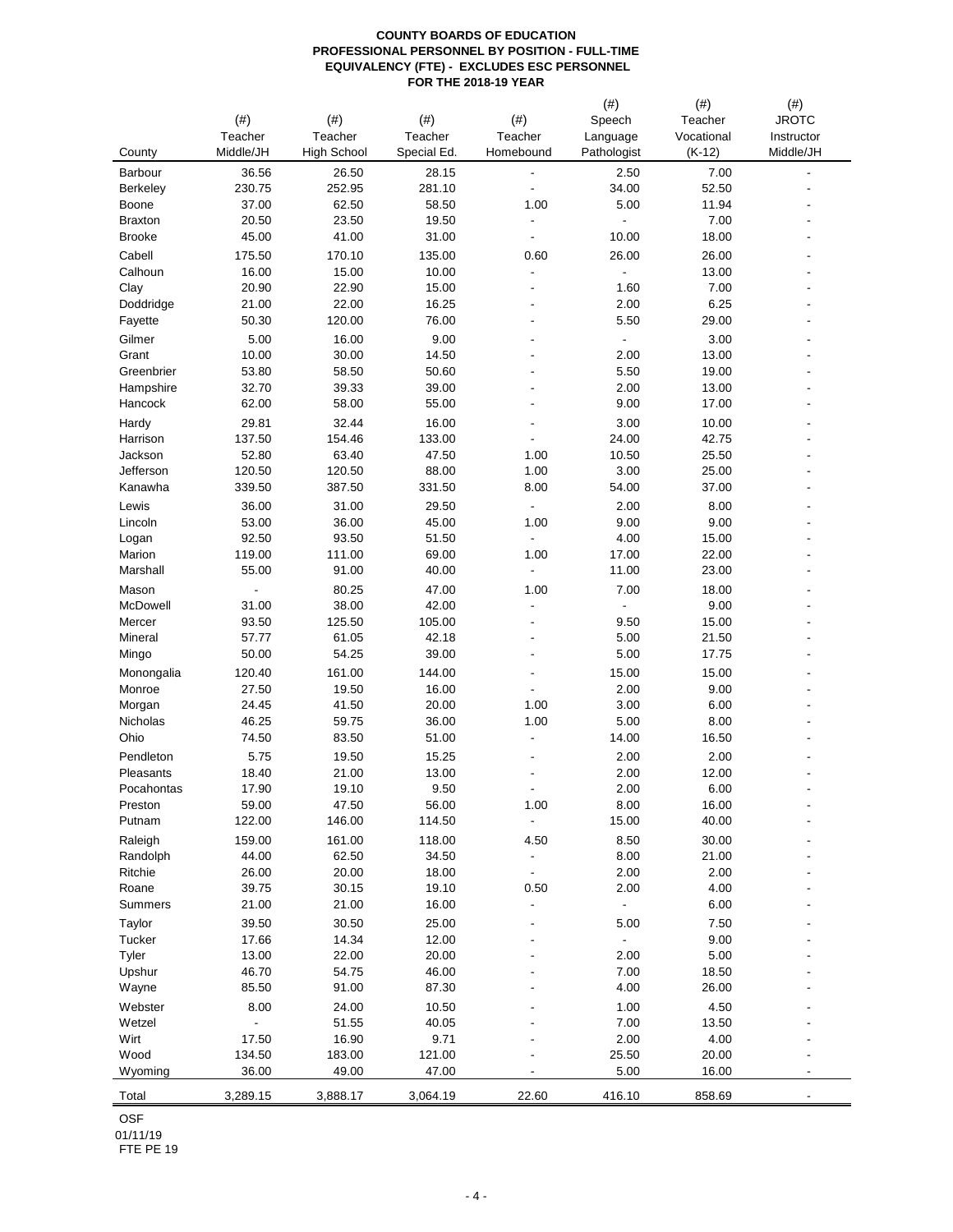|                     | (#)<br><b>JROTC</b><br>Instructor                    | $(\#)$<br>Permanent<br>Substitutes | $(\#)$<br>Permanent<br>Substitutes | $(\#)$<br>Permanent<br>Substitutes | $(\#)$<br>Academic       | $(\dot{a})$<br>Activities                            | $(\circleda)$<br>Counselor |
|---------------------|------------------------------------------------------|------------------------------------|------------------------------------|------------------------------------|--------------------------|------------------------------------------------------|----------------------------|
| County              | <b>High School</b>                                   | Elementary                         | Middle/JH                          | <b>High School</b>                 | Coach                    | Director                                             |                            |
| Barbour             | $\overline{\phantom{a}}$                             |                                    | $\blacksquare$                     |                                    | 3.00                     | 1.00                                                 | 4.00                       |
| Berkeley<br>Boone   | 3.00<br>$\overline{a}$                               |                                    | ÷,                                 |                                    | 10.00<br>÷,              | $\overline{\phantom{a}}$<br>$\overline{\phantom{a}}$ | 49.00<br>10.00             |
| <b>Braxton</b>      | $\overline{\phantom{a}}$                             |                                    |                                    |                                    | 3.50                     | $\overline{\phantom{a}}$                             | 3.00                       |
| <b>Brooke</b>       | $\overline{\phantom{a}}$                             |                                    |                                    |                                    | ٠                        | 0.50                                                 | 7.00                       |
| Cabell              | 4.00                                                 |                                    |                                    |                                    | 13.00                    | 1.50                                                 | 34.00                      |
| Calhoun             | $\overline{\phantom{a}}$                             | $\overline{\phantom{a}}$           | $\overline{\phantom{a}}$           | ÷,                                 | 1.00                     | $\blacksquare$                                       | 2.00                       |
| Clay                | $\overline{\phantom{a}}$                             | 7.00                               | 6.00                               | 3.00                               | $\overline{\phantom{a}}$ | $\overline{\phantom{a}}$                             | 3.49                       |
| Doddridge           | $\overline{\phantom{a}}$                             | $\overline{\phantom{a}}$           | $\blacksquare$                     | $\blacksquare$                     | $\overline{\phantom{a}}$ | $\overline{\phantom{a}}$                             | 4.00                       |
| Fayette             | 2.00                                                 |                                    |                                    | ÷,                                 | 3.00                     | $\overline{a}$                                       | 17.00                      |
| Gilmer              | $\overline{\phantom{a}}$                             |                                    |                                    |                                    | 4.00                     | $\overline{\phantom{a}}$                             | 2.00                       |
| Grant               | $\overline{\phantom{a}}$                             |                                    | ٠                                  | Ĭ.                                 | 1.50                     | 1.00                                                 | 3.00                       |
| Greenbrier          | 5.00                                                 |                                    |                                    |                                    | 5.00                     | 1.00                                                 | 17.00                      |
| Hampshire           | $\overline{a}$                                       |                                    |                                    |                                    | 4.00                     | 0.50                                                 | 6.00                       |
| Hancock             |                                                      |                                    |                                    |                                    | $\overline{\phantom{0}}$ | 1.00                                                 | 7.00                       |
| Hardy               | $\overline{\phantom{a}}$                             |                                    |                                    |                                    | $\blacksquare$           | $\blacksquare$                                       | 5.00                       |
| Harrison            | 4.00                                                 |                                    |                                    |                                    | 2.00                     | 1.00                                                 | 27.50                      |
| Jackson             | $\overline{\phantom{a}}$                             |                                    |                                    |                                    | 1.00                     | $\overline{\phantom{a}}$                             | 13.00                      |
| Jefferson           | 3.00                                                 |                                    |                                    |                                    | 3.00                     | 1.00                                                 | 23.50                      |
| Kanawha             | 13.00                                                |                                    |                                    |                                    | 7.00                     | $\overline{\phantom{a}}$                             | 92.50                      |
| Lewis               | 2.00                                                 |                                    |                                    |                                    | 1.00                     | ٠                                                    | 8.00                       |
| Lincoln             | 2.00                                                 |                                    |                                    |                                    | 3.00                     | ٠                                                    | 7.50                       |
| Logan<br>Marion     | $\overline{\phantom{a}}$<br>$\overline{\phantom{a}}$ |                                    |                                    |                                    | 2.00<br>1.00             | ÷,<br>$\blacksquare$                                 | 13.00<br>21.50             |
| Marshall            | $\overline{\phantom{a}}$                             |                                    |                                    |                                    | 2.00                     | 2.00                                                 | 15.50                      |
| Mason               | $\overline{\phantom{a}}$                             |                                    |                                    |                                    | $\overline{\phantom{a}}$ | $\overline{a}$                                       | 12.50                      |
| McDowell            |                                                      |                                    |                                    |                                    | $\overline{\phantom{a}}$ |                                                      | 11.00                      |
| Mercer              | 8.00                                                 |                                    |                                    |                                    | 1.00                     | ٠                                                    | 25.00                      |
| Mineral             | $\overline{\phantom{a}}$                             |                                    |                                    |                                    | $\overline{\phantom{a}}$ | ٠                                                    | 12.51                      |
| Mingo               | $\overline{\phantom{a}}$                             |                                    | $\overline{\phantom{a}}$           |                                    | 8.00                     | ٠                                                    | 12.00                      |
| Monongalia          | $\overline{\phantom{a}}$                             |                                    | 2.00                               | 1.50                               | 8.00                     | ٠                                                    | 32.00                      |
| Monroe              | 2.00                                                 |                                    | 4.00                               | $\overline{a}$                     | $\overline{\phantom{0}}$ |                                                      | 6.00                       |
| Morgan              | $\overline{\phantom{a}}$                             |                                    | 1.00                               |                                    | $\overline{\phantom{0}}$ |                                                      | 7.00                       |
| Nicholas            | 1.00                                                 |                                    | $\overline{\phantom{a}}$           |                                    | ä,                       |                                                      | 7.00                       |
| Ohio                | $\overline{a}$                                       |                                    | $\overline{\phantom{a}}$           |                                    | 3.00                     |                                                      | 18.50                      |
| Pendleton           |                                                      |                                    |                                    |                                    |                          |                                                      | 4.00                       |
| Pleasants           |                                                      |                                    |                                    |                                    |                          |                                                      | 4.00                       |
| Pocahontas          |                                                      |                                    | $\overline{\phantom{a}}$           |                                    | 0.50                     | ٠                                                    | 4.00                       |
| Preston<br>Putnam   | 2.00<br>$\blacksquare$                               |                                    |                                    |                                    | 11.00                    | 1.00<br>$\frac{1}{2}$                                | 9.00<br>25.50              |
|                     |                                                      |                                    |                                    |                                    |                          |                                                      |                            |
| Raleigh<br>Randolph | 2.00<br>÷,                                           |                                    |                                    |                                    | 5.00                     | ÷,                                                   | 31.50<br>14.00             |
| Ritchie             |                                                      |                                    |                                    |                                    |                          |                                                      | 3.00                       |
| Roane               |                                                      |                                    |                                    |                                    |                          | ٠                                                    | 5.00                       |
| Summers             |                                                      |                                    |                                    |                                    |                          |                                                      | 5.00                       |
| Taylor              |                                                      |                                    |                                    |                                    | 1.00                     |                                                      | 5.00                       |
| Tucker              |                                                      |                                    |                                    |                                    | $0.50\,$                 |                                                      | 2.00                       |
| Tyler               |                                                      |                                    |                                    |                                    | $\frac{1}{2}$            |                                                      | 4.00                       |
| Upshur              |                                                      |                                    |                                    |                                    | 2.00                     |                                                      | 8.00                       |
| Wayne               | 6.00                                                 |                                    |                                    |                                    |                          |                                                      | 14.00                      |
| Webster             | 2.00                                                 |                                    |                                    |                                    |                          |                                                      | 4.00                       |
| Wetzel              | $\overline{\phantom{a}}$                             |                                    |                                    | 1.00                               | 2.00                     |                                                      | 10.00                      |
| Wirt                | $\blacksquare$                                       |                                    |                                    | $\blacksquare$                     |                          |                                                      | 3.00                       |
| Wood                | 4.00                                                 |                                    |                                    | $\overline{\phantom{a}}$           | 9.00                     |                                                      | 29.00                      |
| Wyoming             | $\blacksquare$                                       |                                    |                                    |                                    | 4.00                     |                                                      | 10.00                      |
| Total               | 65.00                                                | 7.00                               | 13.00                              | 5.50                               | 125.00                   | 11.50                                                | 732.99                     |

OSF

01/11/19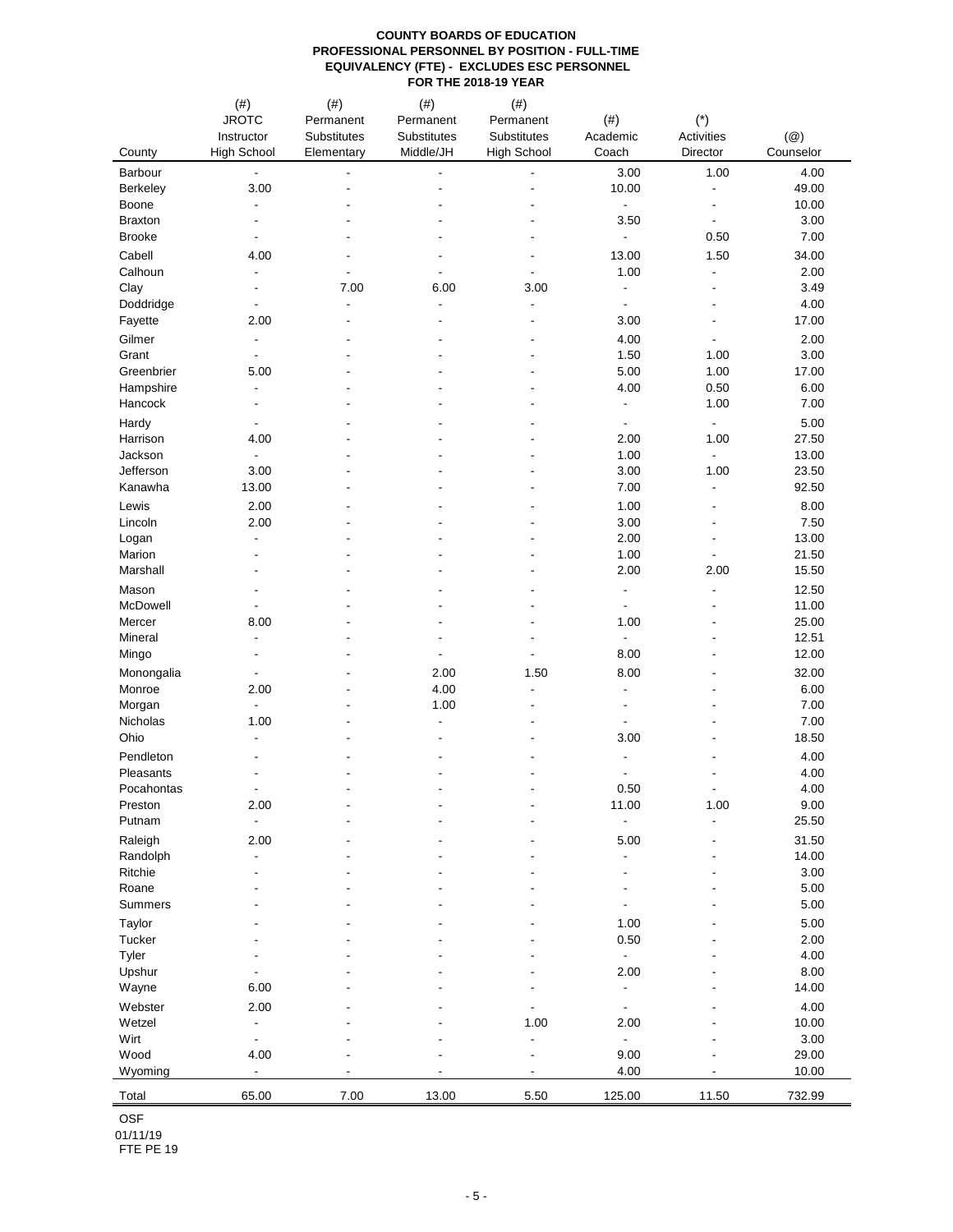| County             | $(\#)$<br>Librarian      | Psychiatrist             | $(\#)$<br>Psychologist | $(\circleda)$<br>School<br>Nurse (AB) | (# )<br>Attendance<br>Director | $(*)$<br>Speech<br>Assistant | $(\hbox{}^\star)$<br>Remedial<br>Specialist |
|--------------------|--------------------------|--------------------------|------------------------|---------------------------------------|--------------------------------|------------------------------|---------------------------------------------|
| Barbour            | 1.14                     | $\overline{\phantom{a}}$ | 1.00                   | 2.50                                  | 0.50                           | $\blacksquare$               |                                             |
| Berkeley           | 29.50                    |                          | 11.00                  | 23.00                                 | 1.00                           | 6.00                         | ä,                                          |
| Boone              | 2.50                     |                          | 1.00                   | 3.00                                  | 1.00                           | $\overline{\phantom{a}}$     | ÷,                                          |
| <b>Braxton</b>     | 1.00                     |                          | 2.00                   | 3.00                                  | 1.00                           | $\overline{\phantom{a}}$     | 0.45                                        |
| <b>Brooke</b>      | 1.00                     |                          | 1.00                   | 4.00                                  | 0.50                           | ÷,                           | 4.00                                        |
| Cabell             | 6.00                     |                          | 5.00                   | 13.00                                 | 1.00                           |                              | 14.00                                       |
| Calhoun            | $\frac{1}{2}$            |                          | 1.00                   | 1.00                                  | 0.50                           |                              | $\overline{\phantom{a}}$                    |
| Clay               | $\blacksquare$           |                          | 2.51                   | 2.00                                  | 0.30                           |                              | $\blacksquare$                              |
| Doddridge          | 3.00                     |                          | 2.00                   | 2.00                                  | 1.50                           |                              | 5.00                                        |
| Fayette            | $\frac{1}{2}$            |                          | 3.00                   | 5.00                                  | 1.00                           |                              | $\blacksquare$                              |
| Gilmer             | 1.00                     |                          | 1.00                   | 1.00                                  | 0.50                           | $\overline{a}$               | 4.00                                        |
| Grant              | $\blacksquare$           |                          | 1.00                   | 1.00                                  | 0.50                           |                              | 3.50                                        |
| Greenbrier         | 4.00                     |                          | $\blacksquare$         | 4.00                                  | 1.00                           | 1.00                         | 15.50                                       |
| Hampshire          | $\overline{a}$           |                          | 1.00                   | 4.00                                  | 0.50                           | $\blacksquare$               | 6.00                                        |
| Hancock            |                          |                          | 2.00                   | 4.00                                  | 1.00                           | $\overline{\phantom{a}}$     | 8.00                                        |
| Hardy              | 4.00                     |                          | 1.00                   | 2.00                                  | 1.00                           |                              | 5.50                                        |
| Harrison           | 17.00                    |                          | 6.95                   | 8.00                                  | 1.00                           | $\overline{a}$               | 35.00                                       |
| Jackson            | 3.00                     |                          | 3.50                   | 7.00                                  | 1.00                           | $\overline{\phantom{a}}$     | 16.50                                       |
| Jefferson          | 15.00                    |                          | 5.00                   | 14.00                                 | 1.00                           | 4.00                         | 10.00                                       |
| Kanawha            | 28.60                    |                          | 20.00                  | 35.00                                 | 25.00                          | $\overline{\phantom{a}}$     | $\blacksquare$                              |
| Lewis              | 2.00                     |                          | 2.00                   | 2.00                                  | 0.50                           | $\overline{a}$               | 6.00                                        |
| Lincoln            | 1.00                     |                          | 3.00                   | 4.00                                  | 1.00                           | $\blacksquare$               | 1.00                                        |
| Logan              | ÷,                       |                          | 4.00                   | 6.00                                  | 1.00                           | $\overline{\phantom{a}}$     | 22.00                                       |
| Marion             | 12.00                    |                          | 2.00                   | 6.00                                  | 1.00                           | 2.00                         | 1.00                                        |
| Marshall           | $\frac{1}{2}$            |                          | 1.00                   | 12.00                                 | 1.00                           | $\overline{\phantom{a}}$     | 17.00                                       |
| Mason              | 2.00                     |                          | 2.00                   | 5.00                                  | 1.00                           | $\blacksquare$               | $\blacksquare$                              |
| McDowell           | $\blacksquare$           |                          | 2.00                   | 2.00                                  | 0.50                           | $\overline{\phantom{a}}$     | 7.00                                        |
| Mercer             | 9.00                     |                          | 1.00                   | 7.00                                  | 1.00                           | 1.00                         | 35.00                                       |
| Mineral            | 4.00                     |                          | 3.00                   | 5.22                                  | 1.00                           | 2.00                         | $\overline{\phantom{a}}$                    |
| Mingo              | 2.00                     |                          | 1.00                   | 4.00                                  | 1.00                           | $\overline{\phantom{a}}$     | 12.00                                       |
|                    |                          |                          |                        |                                       |                                |                              |                                             |
| Monongalia         | 17.00                    |                          | 10.00                  | 13.00                                 | 1.00                           | $\overline{a}$               | 14.00                                       |
| Monroe             | ÷,                       |                          | 1.00                   | 1.00                                  | 0.50                           | $\overline{a}$               | $\blacksquare$                              |
| Morgan<br>Nicholas | 2.50                     |                          | $\Box$                 | 3.00                                  | 0.50                           | $\overline{\phantom{a}}$     | 8.50                                        |
|                    |                          |                          | 1.00                   | 3.00                                  | 1.00                           |                              | 0.50                                        |
| Ohio               | 5.00                     |                          | 1.00                   | 5.00                                  | 1.00                           |                              | 16.50                                       |
| Pendleton          |                          |                          | 0.50                   | 1.00                                  | 0.70                           |                              | $\blacksquare$                              |
| Pleasants          |                          |                          | 1.00                   | 2.00                                  | 0.50                           |                              | 3.00                                        |
| Pocahontas         | 2.50                     |                          | ä,                     | 1.00                                  | 0.50                           |                              | 4.50                                        |
| Preston            | ٠                        |                          | 1.50                   | 5.00                                  | 1.00                           |                              | $\blacksquare$                              |
| Putnam             | 7.50                     |                          | 6.00                   | 10.50                                 | 1.00                           | $\blacksquare$               | 14.00                                       |
| Raleigh            | 4.00                     |                          | 2.00                   | 14.00                                 | 2.00                           | 6.00                         | 17.00                                       |
| Randolph           | $\frac{1}{2}$            |                          | 1.00                   | 4.00                                  | 1.00                           | $\mathbb{Z}^+$               | $\blacksquare$                              |
| Ritchie            | $\overline{\phantom{a}}$ |                          | 1.00                   | 2.00                                  | 0.50                           | 1.00                         | 5.00                                        |
| Roane              | 1.00                     |                          | 1.00                   | 1.00                                  | 0.50                           | 1.00                         | $\overline{\phantom{a}}$                    |
| Summers            | $\overline{\phantom{a}}$ |                          | $\blacksquare$         | 1.50                                  | 0.50                           | $\blacksquare$               | 1.00                                        |
| Taylor             | 4.00                     |                          | 1.00                   | 4.00                                  | 1.00                           | $\overline{\phantom{a}}$     | 5.00                                        |
| Tucker             | $\blacksquare$           |                          | $\blacksquare$         | 1.00                                  | 0.50                           | $\blacksquare$               | $\blacksquare$                              |
| Tyler              | 1.00                     |                          | 1.00                   | 2.00                                  | 0.50                           | $\overline{\phantom{a}}$     | 6.00                                        |
| Upshur             | 2.00                     |                          | $\blacksquare$         | 3.00                                  | 1.00                           | $\blacksquare$               | $\blacksquare$                              |
| Wayne              | 2.00                     |                          | 1.00                   | 4.00                                  | 1.00                           | 4.00                         | 14.00                                       |
| Webster            | -                        |                          | ÷.                     | 2.00                                  | 0.50                           | $\blacksquare$               | 2.00                                        |
| Wetzel             | $\overline{a}$           |                          | 2.00                   | 4.00                                  | 1.00                           | 1.00                         | 1.00                                        |
| Wirt               | 1.00                     |                          | $\blacksquare$         | 1.00                                  | 0.50                           | $\overline{\phantom{a}}$     | $\overline{\phantom{a}}$                    |
| Wood               | 25.00                    |                          | 3.00                   | 26.00                                 | 1.00                           | $\overline{\phantom{a}}$     | 3.00                                        |
| Wyoming            | $\blacksquare$           | $\overline{\phantom{a}}$ | 1.00                   | 4.00                                  | 1.00                           | $\overline{\phantom{a}}$     | $\blacksquare$                              |
| Total              | 223.24                   |                          | 127.96                 | 309.72                                | 70.00                          | 29.00                        | 343.45                                      |

OSF

01/11/19 FTE PE 19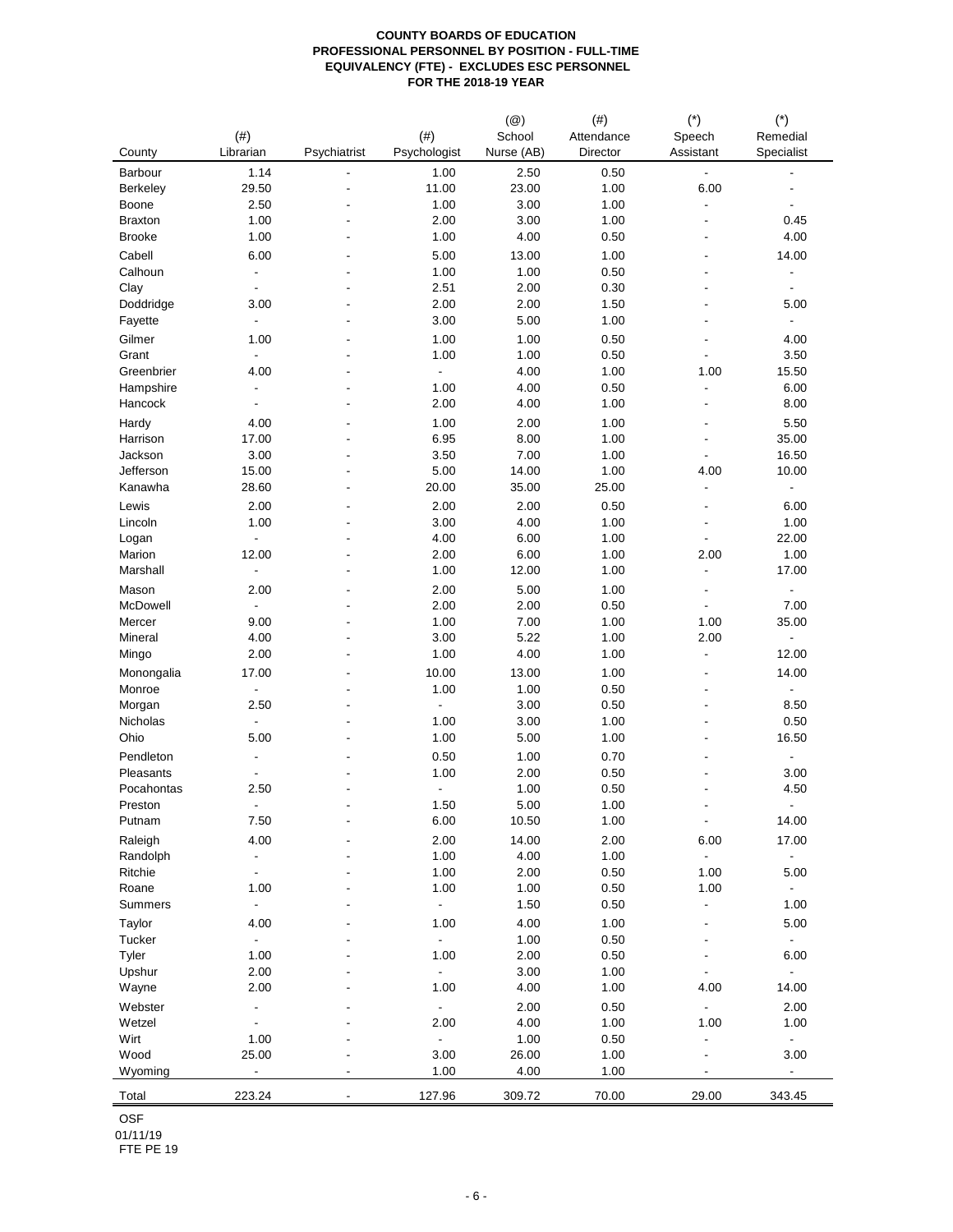|                         | Curriculum<br>Enrichment | Adult<br>Program         | $(\#)$<br>Technology<br>Integration        | School<br>Nurse                  | Registered               | $\left( ^{\ast }\right)$<br>Attendance               | Social                                     |
|-------------------------|--------------------------|--------------------------|--------------------------------------------|----------------------------------|--------------------------|------------------------------------------------------|--------------------------------------------|
| County                  | Instructor               | Specialist               | Specialist                                 | <b>Below AB</b>                  | Nurse                    | Officer                                              | Worker                                     |
| Barbour                 | $\overline{a}$           |                          | 1.36                                       | $\blacksquare$                   | $\blacksquare$           | 1.00                                                 | 1.00                                       |
| Berkeley                |                          |                          | $\overline{\phantom{a}}$                   | $\blacksquare$                   | $\overline{\phantom{a}}$ | 4.00                                                 | 10.00                                      |
| Boone<br><b>Braxton</b> |                          |                          | $\overline{\phantom{a}}$<br>÷,             | 2.50<br>$\overline{\phantom{a}}$ |                          | $\overline{\phantom{a}}$<br>$\overline{\phantom{a}}$ | $\overline{a}$<br>$\overline{\phantom{a}}$ |
| <b>Brooke</b>           |                          |                          | $\overline{\phantom{a}}$                   |                                  |                          | $\overline{\phantom{a}}$                             | $\overline{\phantom{a}}$                   |
| Cabell                  |                          |                          | $\overline{\phantom{a}}$                   |                                  |                          | 2.00                                                 | 5.00                                       |
| Calhoun                 |                          |                          | 0.50                                       |                                  |                          | $\overline{a}$                                       | $\overline{\phantom{a}}$                   |
| Clay                    |                          |                          | $\blacksquare$                             |                                  |                          | $\blacksquare$                                       | $\blacksquare$                             |
| Doddridge               |                          |                          | 3.00                                       |                                  |                          |                                                      | $\overline{\phantom{a}}$                   |
| Fayette                 |                          |                          | 1.00                                       |                                  |                          |                                                      | 1.00                                       |
| Gilmer                  |                          |                          | 1.00                                       |                                  |                          |                                                      | $\overline{\phantom{a}}$                   |
| Grant                   |                          |                          | 3.00                                       |                                  |                          |                                                      | $\overline{\phantom{a}}$                   |
| Greenbrier              |                          |                          | 4.00                                       |                                  |                          |                                                      | 2.00                                       |
| Hampshire<br>Hancock    |                          |                          | 1.00<br>4.00                               |                                  |                          | 0.50<br>$\overline{\phantom{a}}$                     | $\overline{\phantom{a}}$<br>3.00           |
| Hardy                   |                          |                          | ÷                                          |                                  |                          | $\overline{\phantom{a}}$                             | $\blacksquare$                             |
| Harrison                |                          |                          | 3.00                                       |                                  |                          |                                                      | 2.00                                       |
| Jackson                 |                          |                          | 3.50                                       |                                  |                          |                                                      | 1.00                                       |
| Jefferson               |                          |                          | 3.00                                       |                                  |                          |                                                      | $\overline{\phantom{a}}$                   |
| Kanawha                 | ٠                        |                          | $\overline{\phantom{a}}$                   |                                  |                          |                                                      | 7.00                                       |
| Lewis                   |                          |                          | 3.00                                       |                                  |                          |                                                      | $\overline{\phantom{a}}$                   |
| Lincoln                 |                          |                          | 1.00                                       |                                  |                          |                                                      | 1.00                                       |
| Logan                   |                          |                          | $\blacksquare$                             |                                  |                          |                                                      | 1.00                                       |
| Marion<br>Marshall      |                          |                          | $\blacksquare$<br>1.00                     |                                  |                          |                                                      | $\overline{\phantom{a}}$                   |
|                         |                          |                          |                                            |                                  |                          |                                                      | $\overline{\phantom{a}}$                   |
| Mason<br>McDowell       |                          |                          | 2.00<br>1.00                               |                                  |                          | $\blacksquare$                                       | 3.00<br>2.00                               |
| Mercer                  |                          |                          | 7.00                                       |                                  |                          | 1.00                                                 | 6.00                                       |
| Mineral                 |                          |                          | $\overline{\phantom{a}}$                   |                                  |                          | 0.50                                                 | 1.00                                       |
| Mingo                   |                          |                          | 2.00                                       |                                  |                          | $\blacksquare$                                       | 2.00                                       |
| Monongalia              |                          |                          | 13.50                                      |                                  |                          | 1.00                                                 | 21.00                                      |
| Monroe                  |                          |                          | 1.50                                       |                                  |                          | $\blacksquare$                                       | $\overline{\phantom{a}}$                   |
| Morgan                  |                          |                          | 2.25                                       | 1.00                             |                          | $\blacksquare$                                       | 1.80                                       |
| Nicholas                |                          |                          | 2.00                                       | ä,                               |                          | $\blacksquare$                                       | 0.50                                       |
| Ohio                    |                          |                          | 1.00                                       |                                  |                          |                                                      | $\overline{\phantom{a}}$                   |
| Pendleton               |                          |                          |                                            |                                  |                          |                                                      |                                            |
| Pleasants<br>Pocahontas |                          |                          | 1.00                                       |                                  |                          |                                                      |                                            |
| Preston                 |                          | $\overline{\phantom{a}}$ | 6.00                                       |                                  | $\overline{\phantom{a}}$ |                                                      | $\overline{\phantom{a}}$                   |
| Putnam                  |                          |                          | $\overline{\phantom{a}}$                   |                                  | 1.00                     |                                                      | $\blacksquare$                             |
| Raleigh                 |                          |                          | 4.00                                       |                                  | $\overline{a}$           |                                                      | 7.00                                       |
| Randolph                |                          | 1.00                     | 1.00                                       |                                  |                          |                                                      | $\blacksquare$                             |
| Ritchie                 |                          | $\overline{\phantom{a}}$ | 1.00                                       |                                  |                          |                                                      |                                            |
| Roane                   |                          | ÷,                       | 1.00                                       |                                  |                          |                                                      |                                            |
| Summers                 |                          |                          | 1.00                                       |                                  |                          |                                                      |                                            |
| Taylor                  |                          |                          | ÷                                          |                                  |                          |                                                      |                                            |
| Tucker<br>Tyler         |                          |                          | $\blacksquare$<br>$\overline{\phantom{a}}$ |                                  |                          |                                                      |                                            |
| Upshur                  |                          |                          | 4.00                                       |                                  |                          |                                                      | $\blacksquare$                             |
| Wayne                   |                          |                          | 1.00                                       |                                  |                          |                                                      | 1.00                                       |
| Webster                 |                          |                          | 1.00                                       |                                  |                          |                                                      | $\sim$                                     |
| Wetzel                  |                          |                          | 2.00                                       |                                  |                          |                                                      | 3.00                                       |
| Wirt                    |                          |                          | 2.00                                       | $\overline{\phantom{a}}$         |                          |                                                      | ÷.                                         |
| Wood                    |                          |                          | 2.00                                       | 2.00                             |                          |                                                      | 3.00                                       |
| Wyoming                 | $\overline{a}$           |                          | $\blacksquare$                             | $\overline{\phantom{a}}$         |                          |                                                      | $\overline{\phantom{a}}$                   |
| Total                   | $\blacksquare$           | 1.00                     | 92.61                                      | 5.50                             | 1.00                     | 10.00                                                | 85.30                                      |

OSF

01/11/19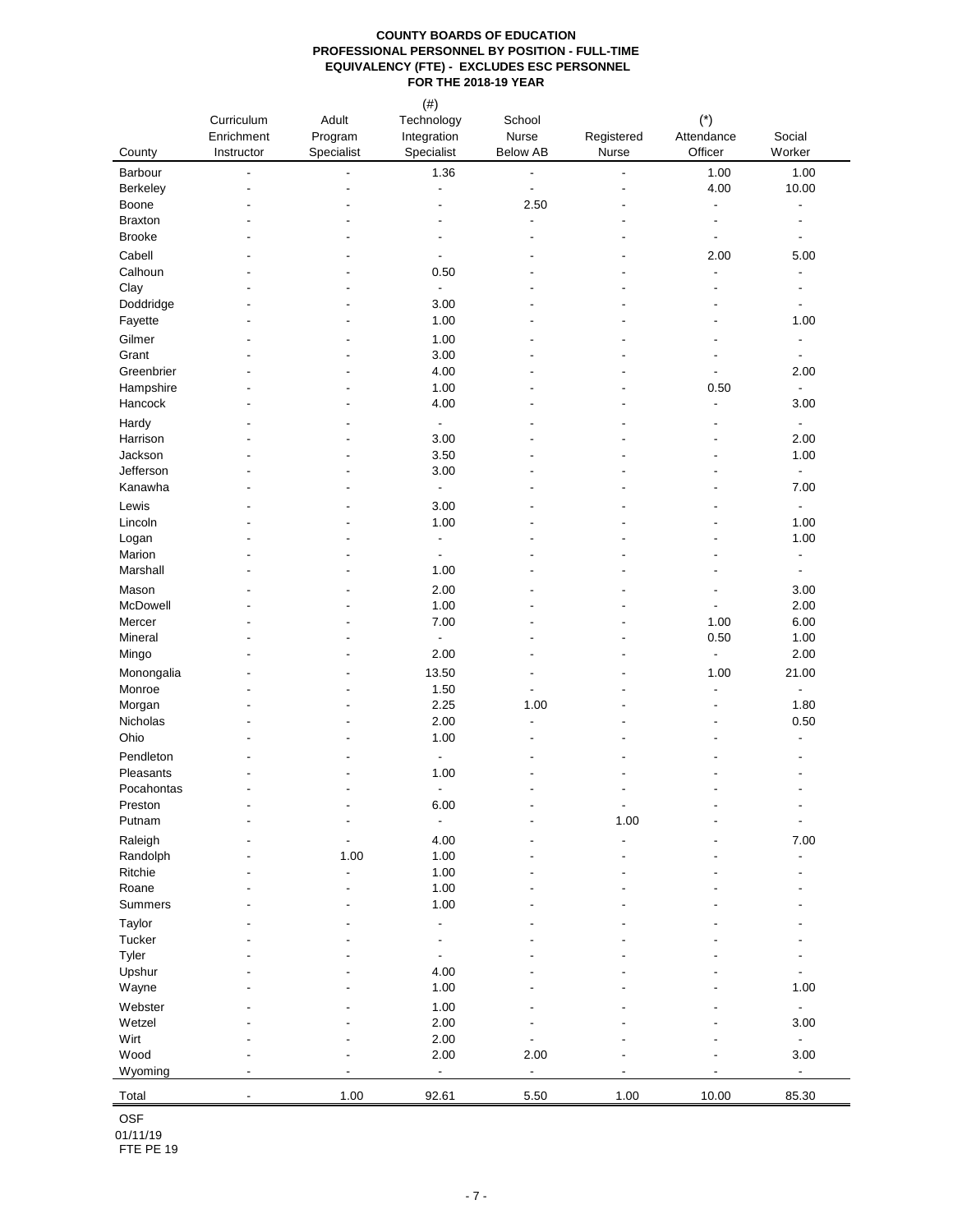| County         | Truancy<br>Diversion<br>Specialist | Dental<br>Hygienist      | Physical<br>Therapist    | Occupational<br>Therapist | Athetic<br>Trainer       | Audiologist                | Psychometrist            |
|----------------|------------------------------------|--------------------------|--------------------------|---------------------------|--------------------------|----------------------------|--------------------------|
| Barbour        | $\blacksquare$                     | $\overline{\phantom{a}}$ | $\blacksquare$           | $\blacksquare$            | $\blacksquare$           | $\blacksquare$             | $\overline{\phantom{a}}$ |
| Berkeley       |                                    | $\overline{\phantom{a}}$ | 0.75                     | 6.55                      | $\blacksquare$           |                            |                          |
| Boone          |                                    |                          | $\blacksquare$           | 1.00                      | $\overline{\phantom{a}}$ |                            |                          |
| <b>Braxton</b> |                                    |                          | $\overline{\phantom{a}}$ | 0.50                      | $\overline{\phantom{a}}$ |                            |                          |
| <b>Brooke</b>  |                                    |                          | 1.00                     | 2.00                      | 1.00                     |                            |                          |
|                |                                    |                          |                          |                           |                          |                            |                          |
| Cabell         |                                    |                          | $\overline{\phantom{0}}$ | $\overline{\phantom{a}}$  | $\overline{a}$           |                            |                          |
| Calhoun        |                                    |                          | $\overline{a}$           | $\overline{\phantom{a}}$  |                          |                            |                          |
| Clay           | 1.00                               |                          | $\overline{\phantom{a}}$ | 0.50                      |                          |                            |                          |
| Doddridge      | 1.00                               |                          | $\blacksquare$           | $\overline{\phantom{a}}$  |                          |                            |                          |
| Fayette        | $\blacksquare$                     |                          | 1.50                     | 3.00                      |                          |                            |                          |
| Gilmer         | 1.00                               |                          | $\overline{a}$           | $\overline{\phantom{a}}$  | $\overline{\phantom{0}}$ |                            |                          |
| Grant          | $\blacksquare$                     |                          | $\overline{\phantom{a}}$ | $\overline{\phantom{a}}$  | $\overline{\phantom{a}}$ |                            |                          |
| Greenbrier     | $\overline{\phantom{a}}$           |                          | $\overline{a}$           | $\overline{\phantom{a}}$  | $\blacksquare$           |                            |                          |
| Hampshire      | $\overline{\phantom{a}}$           |                          | 1.00                     | 2.00                      | 0.72                     |                            |                          |
| Hancock        | $\overline{\phantom{a}}$           |                          | 1.00                     | 1.00                      | 2.00                     |                            |                          |
| Hardy          | 1.00                               |                          | $\blacksquare$           | $\overline{\phantom{a}}$  | $\overline{a}$           |                            |                          |
| Harrison       | 1.00                               |                          | 2.00                     | 3.00                      |                          |                            |                          |
| Jackson        | $\blacksquare$                     |                          | $\blacksquare$           | $\blacksquare$            |                          |                            |                          |
| Jefferson      |                                    |                          | 2.00                     | 6.50                      |                          |                            |                          |
| Kanawha        |                                    |                          | 3.00                     | 10.00                     | Ĭ.                       |                            | ä,                       |
| Lewis          |                                    |                          | $\blacksquare$           | $\overline{\phantom{a}}$  |                          |                            | 1.00                     |
| Lincoln        |                                    |                          | $\blacksquare$           | 1.00                      |                          |                            |                          |
| Logan          |                                    |                          | 1.00                     | $\overline{\phantom{a}}$  |                          | $\blacksquare$             |                          |
| Marion         |                                    |                          | 1.00                     | 2.00                      | $\overline{\phantom{a}}$ |                            |                          |
| Marshall       |                                    |                          | $\blacksquare$           | $\overline{\phantom{a}}$  |                          | 1.00<br>$\overline{a}$     |                          |
|                |                                    |                          |                          |                           |                          |                            |                          |
| Mason          |                                    |                          | $\overline{a}$           | 1.00                      |                          |                            |                          |
| McDowell       |                                    |                          | $\overline{a}$           | $\blacksquare$            |                          |                            |                          |
| Mercer         |                                    |                          | $\overline{\phantom{0}}$ | 2.00                      |                          |                            |                          |
| Mineral        |                                    |                          | $\overline{\phantom{a}}$ | 1.90                      | $\overline{\phantom{0}}$ |                            |                          |
| Mingo          |                                    | $\overline{\phantom{a}}$ | 1.00                     | 1.00                      | ٠                        | $\blacksquare$             |                          |
| Monongalia     |                                    | 0.50                     | 1.50                     | 3.00                      | $\overline{\phantom{0}}$ | 1.00                       |                          |
| Monroe         |                                    | $\overline{\phantom{a}}$ | $\overline{a}$           | $\overline{\phantom{a}}$  |                          | $\blacksquare$             |                          |
| Morgan         | $\blacksquare$                     | $\overline{\phantom{a}}$ | $\overline{a}$           | 1.00                      |                          |                            |                          |
| Nicholas       | 0.50                               | $\blacksquare$           | $\overline{\phantom{0}}$ | $\blacksquare$            |                          |                            |                          |
| Ohio           | $\overline{a}$                     | 0.50                     |                          | 2.00                      |                          |                            |                          |
| Pendleton      |                                    |                          |                          |                           |                          |                            |                          |
| Pleasants      |                                    |                          |                          |                           |                          |                            |                          |
| Pocahontas     | 1.00                               |                          | $\blacksquare$           | $\overline{\phantom{a}}$  |                          |                            |                          |
| Preston        | $\overline{\phantom{a}}$           |                          | 1.00                     | 2.00                      |                          |                            |                          |
| Putnam         |                                    | $\overline{\phantom{a}}$ | 1.00                     | $\overline{\phantom{a}}$  | 4.00                     | $\overline{\phantom{a}}$   |                          |
| Raleigh        |                                    |                          |                          | 2.00                      |                          |                            |                          |
| Randolph       |                                    |                          | 2.00<br>1.00             | 1.00                      | Ĭ.                       | $0.50\,$<br>$\blacksquare$ |                          |
| Ritchie        |                                    |                          |                          |                           |                          |                            |                          |
|                |                                    |                          | $\blacksquare$           | $\overline{\phantom{a}}$  |                          |                            |                          |
| Roane          |                                    |                          | $\overline{a}$           | $\blacksquare$            |                          |                            |                          |
| Summers        |                                    |                          |                          |                           |                          |                            |                          |
| Taylor         |                                    |                          |                          |                           |                          |                            |                          |
| Tucker         |                                    |                          | $\overline{a}$           |                           |                          |                            |                          |
| Tyler          |                                    |                          | $\blacksquare$           | $\overline{\phantom{a}}$  |                          |                            |                          |
| Upshur         |                                    |                          | 1.00                     | 1.00                      |                          |                            |                          |
| Wayne          | 1.00                               |                          | 1.00                     | 2.00                      |                          |                            |                          |
| Webster        | $\overline{a}$                     |                          | $\blacksquare$           | $\blacksquare$            |                          |                            |                          |
| Wetzel         |                                    |                          | 2.00                     | 2.00                      |                          |                            |                          |
| Wirt           |                                    |                          | $\blacksquare$           | $\overline{\phantom{a}}$  |                          |                            |                          |
| Wood           |                                    |                          | Ĭ.                       | $\overline{\phantom{a}}$  |                          |                            |                          |
| Wyoming        | $\overline{a}$                     | $\blacksquare$           | $\blacksquare$           | $\overline{\phantom{a}}$  | $\overline{\phantom{a}}$ | $\overline{\phantom{a}}$   |                          |
|                |                                    |                          |                          |                           |                          |                            |                          |
| Total          | 7.50                               | 1.00                     | 25.75                    | 60.95                     | 7.72                     | 2.50                       | 1.00                     |

OSF

01/11/19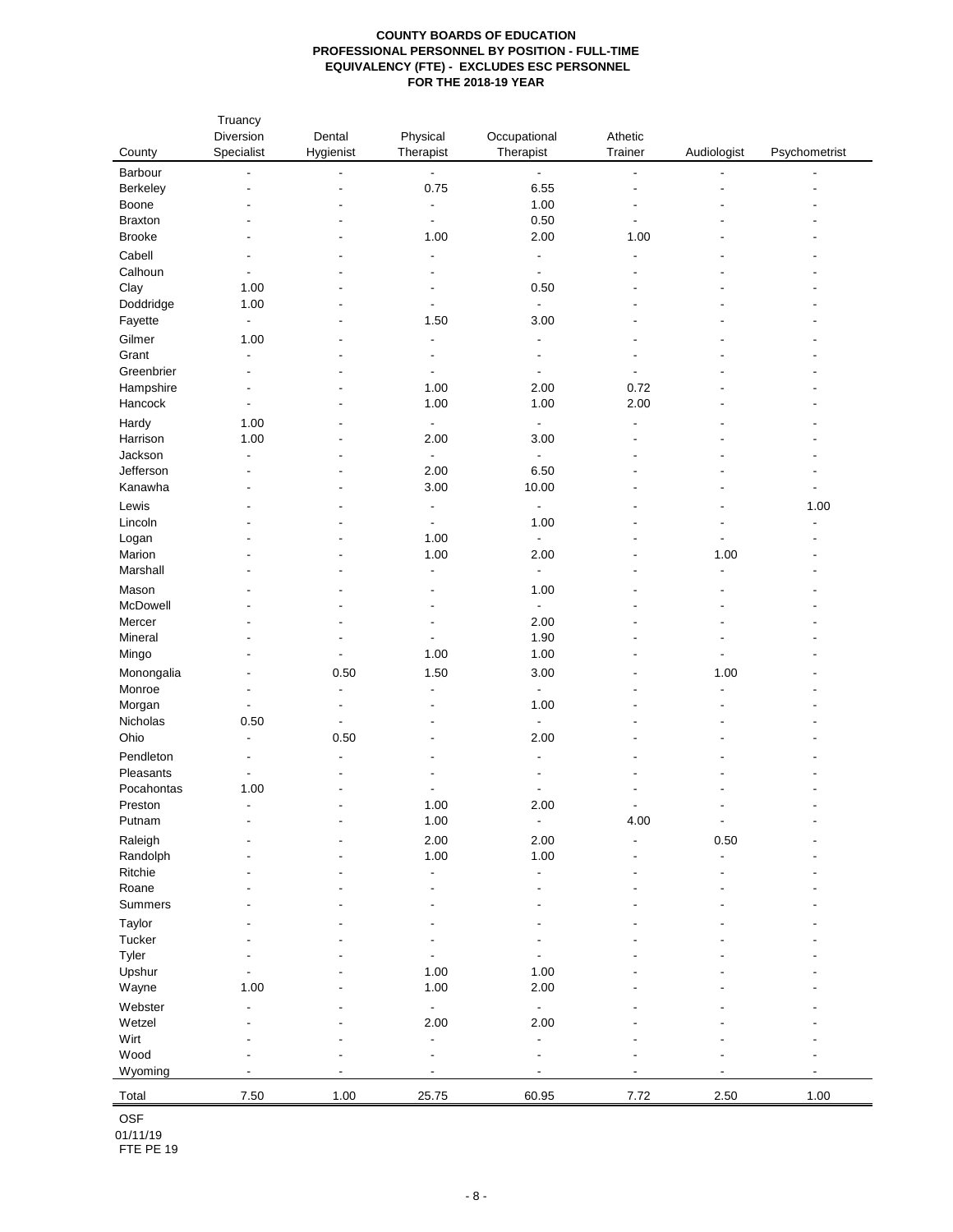| County              | Professional<br>Accountant | Technology<br>Systems<br>Specialist | Vocational<br>Teachers<br>Post Secondary | Vocational<br>Teachers<br>Adult | Teachers<br>Community<br>Education | Professional<br>Educational<br>Interpreter |
|---------------------|----------------------------|-------------------------------------|------------------------------------------|---------------------------------|------------------------------------|--------------------------------------------|
| Barbour             | $\overline{\phantom{a}}$   | 3.00                                |                                          | $\blacksquare$                  |                                    |                                            |
| Berkeley            | 4.00                       | 5.00                                | 12.50                                    | 1.00                            |                                    |                                            |
| Boone               | $\overline{\phantom{a}}$   | 2.00                                | 2.01                                     | 2.05                            |                                    |                                            |
| <b>Braxton</b>      | $\blacksquare$             | 2.00                                | $\overline{\phantom{a}}$                 | $\overline{\phantom{a}}$        |                                    |                                            |
| <b>Brooke</b>       | 1.00                       | 1.00                                | $\blacksquare$                           | $\blacksquare$                  |                                    |                                            |
| Cabell              | 3.00                       | $\overline{\phantom{0}}$            | 5.50                                     | 1.00                            |                                    |                                            |
| Calhoun             | $\overline{\phantom{a}}$   | ÷,                                  | ÷,                                       | $\overline{a}$                  |                                    |                                            |
| Clay                | $\blacksquare$             | 3.00                                |                                          |                                 |                                    |                                            |
| Doddridge           | 1.00                       | 2.00                                | $\overline{a}$                           | ÷,                              |                                    |                                            |
| Fayette             | 4.00                       | 6.00                                | 2.00                                     | 2.00                            |                                    |                                            |
|                     |                            |                                     | $\overline{a}$                           |                                 |                                    |                                            |
| Gilmer              | $\overline{\phantom{a}}$   | 2.00                                |                                          | $\blacksquare$                  |                                    |                                            |
| Grant<br>Greenbrier | $\blacksquare$<br>2.00     | 1.00                                |                                          | 2.00<br>2.00                    | 1.00                               |                                            |
|                     |                            | 3.00                                |                                          |                                 |                                    |                                            |
| Hampshire           | 1.00                       | 1.00                                | $\overline{\phantom{a}}$                 | 1.00                            |                                    |                                            |
| Hancock             | 1.00                       | 4.00                                | 4.00                                     | 1.00                            | $\overline{a}$                     |                                            |
| Hardy               | $\overline{\phantom{a}}$   | 1.00                                | $\frac{1}{2}$                            |                                 |                                    |                                            |
| Harrison            | 2.00                       | 14.00                               | 2.50                                     |                                 |                                    |                                            |
| Jackson             | $\overline{\phantom{a}}$   | 5.00                                | 4.00                                     | $\blacksquare$                  |                                    |                                            |
| Jefferson           | $\overline{\phantom{a}}$   | $\blacksquare$                      | 2.00                                     | 1.00                            | 1.00                               | 1.00                                       |
| Kanawha             | 3.00                       | 11.00                               | $\frac{1}{2}$                            | 24.00                           | ÷,                                 | 2.00                                       |
| Lewis               | 1.00                       | $\blacksquare$                      | ٠                                        | $\overline{\phantom{a}}$        |                                    | $\blacksquare$                             |
| Lincoln             | $\blacksquare$             | 2.00                                | $\overline{\phantom{a}}$                 | $\overline{a}$                  |                                    |                                            |
| Logan               | 1.00                       | 5.00                                | 3.00                                     | 1.50                            |                                    |                                            |
| Marion              | $\overline{\phantom{a}}$   | ÷                                   | 2.00                                     | $\blacksquare$                  |                                    |                                            |
| Marshall            | 2.00                       | 2.00                                | $\overline{a}$                           |                                 |                                    |                                            |
| Mason               | $\overline{\phantom{a}}$   |                                     |                                          |                                 |                                    |                                            |
| McDowell            | $\blacksquare$             | 1.00                                | 2.00                                     | 1.00                            |                                    |                                            |
| Mercer              | $\blacksquare$             | 4.00                                | 8.00                                     | 5.00                            | 2.00                               |                                            |
| Mineral             | 2.00                       | 1.00                                | 2.78                                     | $\overline{\phantom{a}}$        | $\blacksquare$                     |                                            |
| Mingo               | 2.00                       | $\blacksquare$                      | 2.50                                     | 1.00                            |                                    |                                            |
| Monongalia          | 3.00                       | 3.00                                | 6.00                                     | 2.50                            |                                    |                                            |
| Monroe              | 1.00                       | $\blacksquare$                      |                                          | $\blacksquare$                  |                                    |                                            |
| Morgan              | 1.00                       | 1.00                                |                                          | $\blacksquare$                  |                                    |                                            |
| Nicholas            | 1.00                       | $\overline{\phantom{a}}$            |                                          | $\overline{\phantom{a}}$        |                                    |                                            |
| Ohio                | 1.00                       | 2.00                                |                                          | 3.25                            |                                    |                                            |
| Pendleton           |                            | 1.00                                |                                          |                                 |                                    |                                            |
| Pleasants           |                            | 2.00                                |                                          |                                 |                                    |                                            |
| Pocahontas          | $\overline{\phantom{a}}$   | 1.00                                |                                          |                                 |                                    |                                            |
| Preston             | 1.00                       | 2.00                                |                                          |                                 |                                    |                                            |
| Putnam              | $\overline{\phantom{a}}$   | 2.00                                | $3.00\,$                                 | $\overline{\phantom{a}}$        |                                    |                                            |
|                     |                            |                                     |                                          |                                 |                                    |                                            |
| Raleigh             | $\overline{\phantom{a}}$   | 5.00                                | 12.00                                    | 3.00                            |                                    |                                            |
| Randolph            | 1.00                       | 4.00                                | 2.00                                     | 1.00                            |                                    |                                            |
| Ritchie             | 1.00                       | 1.00                                | ÷                                        | 1.00<br>Ĭ.                      |                                    |                                            |
| Roane               | $\blacksquare$             | 2.00                                | $\frac{1}{2}$                            |                                 |                                    |                                            |
| Summers             | 2.00                       | 1.00                                | 2.00                                     |                                 |                                    |                                            |
| Taylor              | 1.00                       | 1.00                                | ٠                                        |                                 |                                    |                                            |
| Tucker              | $\Box$                     | 1.00                                | ÷,                                       |                                 |                                    |                                            |
| Tyler               | 1.00                       | 1.00                                | $\overline{\phantom{a}}$                 |                                 |                                    |                                            |
| Upshur              | 1.00                       | 1.00                                | 4.00                                     |                                 |                                    |                                            |
| Wayne               | 1.00                       | 3.00                                | L                                        |                                 |                                    |                                            |
| Webster             | $\blacksquare$             | 1.00                                |                                          |                                 |                                    |                                            |
| Wetzel              | 1.00                       | 4.00                                |                                          |                                 |                                    |                                            |
| Wirt                | $\overline{\phantom{a}}$   | $\overline{a}$                      | $\overline{a}$                           | Ĭ.                              |                                    |                                            |
| Wood                | $\overline{a}$             | 9.00                                | 3.00                                     | 3.00                            |                                    |                                            |
| Wyoming             | $\overline{\phantom{a}}$   | $\overline{\phantom{0}}$            | 2.00                                     | $\overline{\phantom{0}}$        |                                    |                                            |
| Total               | 47.00                      | 129.00                              | 88.79                                    | 59.30                           | 4.00                               | 3.00                                       |

OSF

01/11/19